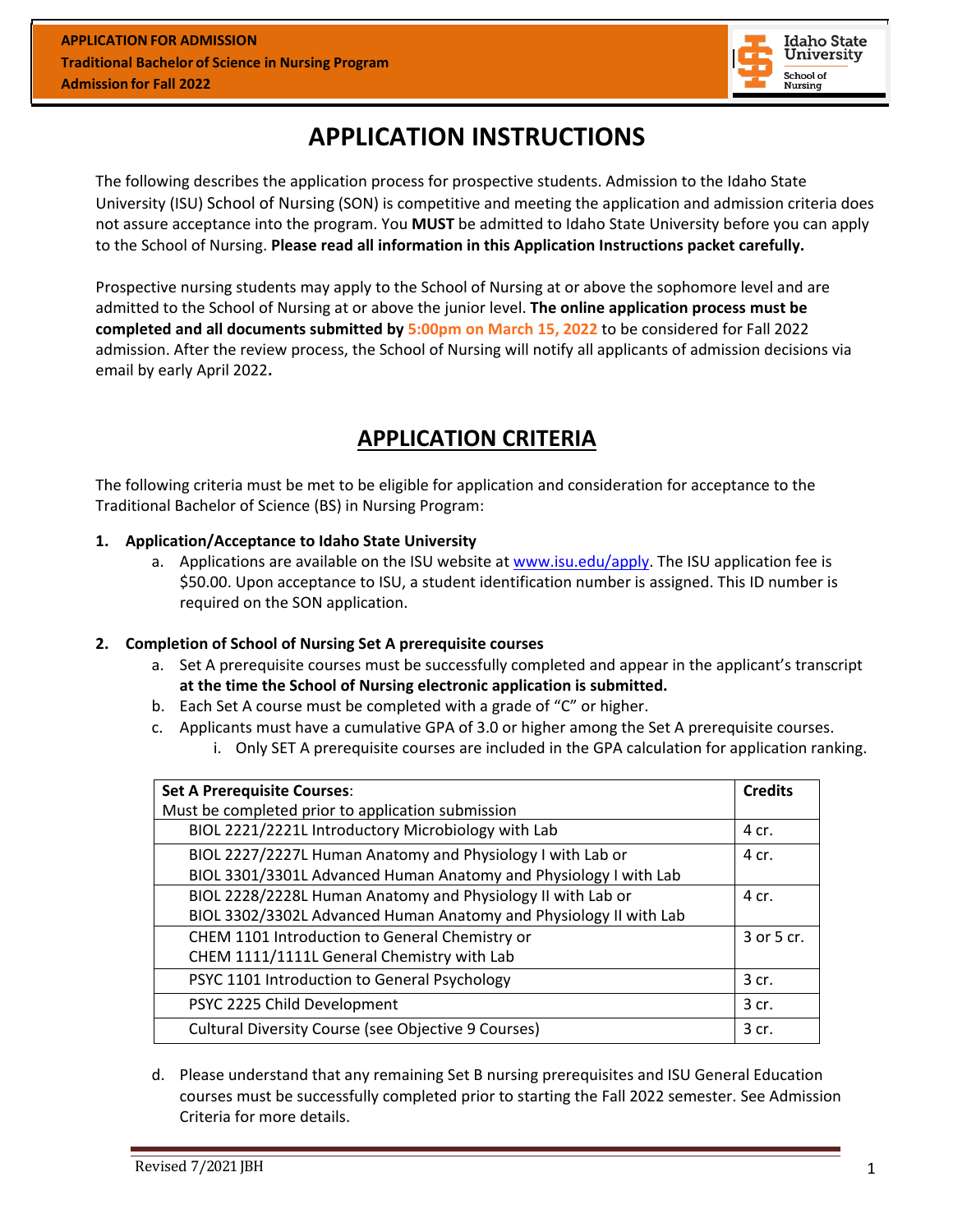

## **3. Submission of Course Petitions by March 1, 2022 or Earlier (if needed)**

- a. Petitions may be required for the School of Nursing to consider a given transfer course(s). A course title that is different than the ISU course title specified, out-of-state credits that do not transfer in as equivalent to the given ISU course(s), and/or a combination of two or more courses that together cover the material for an ISU course could require completion of a petition.
	- i. **Nursing Petitions:** For applicants looking to submit a School of Nursing Course Petition Form for any nursing prerequisite(s), the student must submit the petition by **March 1, 2022.** The nursing departmental petition process usually takes 2-3 weeks.
	- ii. **Undergraduate Student Petition(s):** For applicants looking to submit an Undergraduate Student Petition form for any nursing prerequisite(s), the student is encouraged to submit the petition **as soon as possible**. Decisions can take 6-8 weeks.
	- iii. Consult the SON Academic Adviser at (208)-282-4481 or [sonadvis@isu.edu](mailto:conadvis@isu.edu) well in advance of applying to the program regarding transfer equivalency and the petition process.
- b. The petition process for Set A prerequisite courses must be completed and the approved petition decisions finalized and on file before the nursing application is submitted.
	- i. We *strongly* recommend you meet with an adviser to review your transcripts and your need for petitions **well in advance of** the application deadline. Not having all of your required petitions submitted on time could mean you miss the application deadline.
- c. Applicants are required to submit documentation of all **APPROVED** School of Nursing petitions in the nursing application by the nursing application deadline of **March 15, 2022.**

## **4. Completion of Test of Essential Academic Skills (ATI TEAS) by 5:00 PM on March 15, 2022**

- a. The applicant must complete the ATI TEAS (6<sup>th</sup> edition) entrance exam between September 15, 2020 **and March 15, 2022 and must score at or above 60.0% in the Total Score** to be eligible to apply. The applicant is required to submit documentation of the ATI TEAS score in the nursing application by the nursing application deadline of **March 15, 2022**.
	- i. Applicants will be permitted to take the ATI TEAS exam up to 3 times per calendar year (January 1 to December 31) with at least 30 days in between ATI TEAS exams.
	- ii. For those applicants who have taken the ATI TEAS more than once, we will use the best "BSN Percentile Rank" score for this application.
- b. Please contact the Testing Center of your choice directly regarding scheduling, pricing, and exam retakes, as well as sending your results to ISU if applicable.
	- i. ISU administers the ATI TEAS at the Testing Centers in Pocatello, Idaho Falls, and Meridian.
		- 1. ISU Testing Center, Pocatello: (208)-282-4907, <https://www.isu.edu/ctc/testing/>
		- 2. ISU Testing Center, Idaho Falls: (208)-282-7750, <https://www.isu.edu/idahofalls/idaho-falls-student-resources/idaho-falls-testing-center/>
		- 3. ISU Meridian Testing Services: Contact Nanette Duncan at (208)-373-1960, <https://isu.edu/meridian/prometric--isu-meridian-proctoring/>
		- 4. ISU Twin Falls Campus: Contact the Administrative Assistant at (208)-933-2300 for details.
	- ii. Applicants located elsewhere may contact the Nursing Adviser regarding taking the TEAS at a different site. Applicants may also contact ATI Testing at 800-667-7531 for additional testing sites.
		- 1. **For students who complete the TEAS outside of ISU, select to send your scores to** "**ID STATE U BSN" in your ATI account when you take the TEAS**.
		- 2. Please note that there is an additional fee to send your score to ISU if it is sent after completing the exam.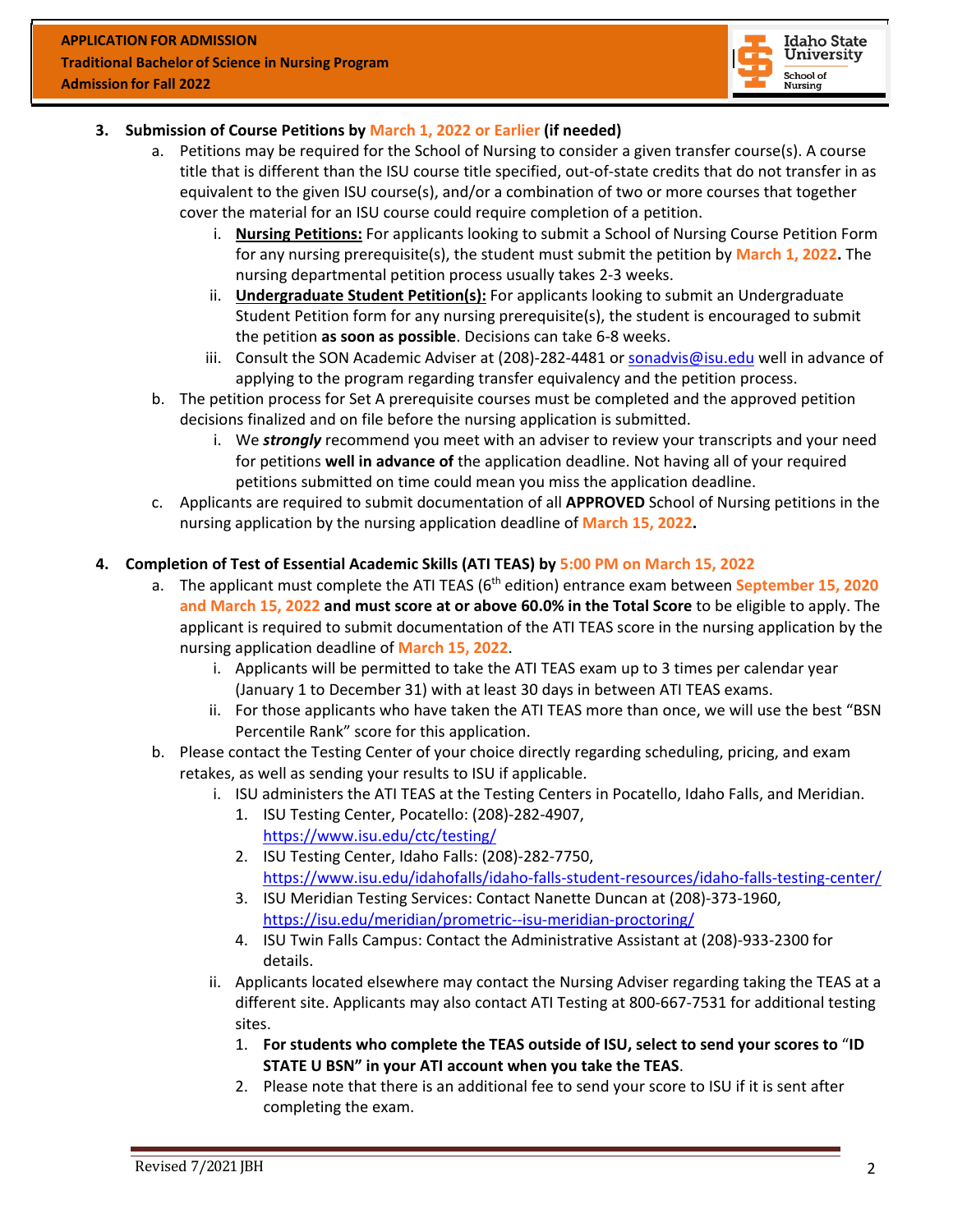

- c. Photo ID and payment are required at the time the exam is taken. At the ISU Testing Center, the TEAS will cost around **\$110** (the cost of the exam plus the cost of the proctor site).
- d. Please arrive 30 minutes before the ATI TEAS begins to allow adequate time for the check-in and payment process.
	- i. If you are retaking the ATI TEAS exam, please inform the testing center staff how many times you have taken the ATI TEAS exam previously and when your most recent exam was completed.
- e. Notify the Testing Center you are applying to a BSN nursing program (and, if applicable, you want to send your scores to ISU). If given the option, select "BSN" as the Program Type when logging in to begin the ATI TEAS. We use the "**BSN Program Percentile Rank**" score for our nursing application; *an "ADN" and/or Total Scores are not used for the Traditional nursing application process.*
- f. The ATI TEAS takes approximately 4 hours and includes 170 questions total in 4 areas: Reading, English and Language Usage, Science, and Math. It is recommended that the student uses the study guide for the ATI TEAS that is available for purchase at the ATI website: <https://www.atitesting.com/teas>
- g. Applicants are required to submit documentation of their TEAS BSN Percentile Rank score in the nursing application by the nursing application deadline of **March 15, 2022.**

## **5. Meeting with School of Nursing Adviser by 5:00pm on March 15, 2022 to determine eligibility**

- a. Applicants are *strongly* encouraged to meet with a SON adviser **well in advance of the March 15, 2022 deadline** (preferably before the **March 1, 2022** petition deadline in case petitions are needed). Application to the School of Nursing will not be considered without verification of meeting with the adviser and verification of successful Set A course and TEAS completion.
- b. Applicants MUST meet with adviser in person or by phone for review of transcripts and assessment of application criteria.
	- i. Applicants are required to complete the ATI TEAS prior to meeting with the adviser and must bring a copy of their ATI TEAS scores to the advising appointment (see part 4a above).
	- ii. **For ISU Students:** Applicants are requested to access their ISU Degree Works account to review their academic history in an in-person meeting. The applicant must provide unofficial transcripts for any courses not listed in their ISU Degree Works account. If Degree Works is inaccessible, applicants must bring unofficial transcripts to show Set A course completion or send copies of unofficial transcripts via email to the adviser prior to a phone meeting
	- iii. **For applicants who have not been admitted to ISU yet:** Applicants can bring copies of all unofficial college transcripts to the in-person meeting with the adviser, or send copies of unofficial transcripts via email to the adviser prior to a phone meeting.
- c. Course petitions may be required to determine equivalency and transfer into ISU and/or the School of Nursing. Processing of petitions may take 6-8 weeks (see 3a for more details).
- d. After meeting and determining eligibility, the adviser will sign the Advising Certification Form on page 6 to verify the applicant's completed Set A prerequisite courses, cumulative GPA among the Set A prerequisite courses, and completed TEAS exam.

## **6. Completion of the School of Nursing electronic application by 5:00 PM on March 15, 2022**

- a. After meeting with the adviser and determining eligibility, eligible applicants will be given access to the electronic application and instructed on the process for electronic submission of required documents.
	- i. Application is available at<https://elearn.isu.edu/community/course/view.php?id=59>
	- ii. Application and documents for the application process can be submitted through this site.
	- iii. Please allow up to 72 hours for School of Nursing staff to process application materials.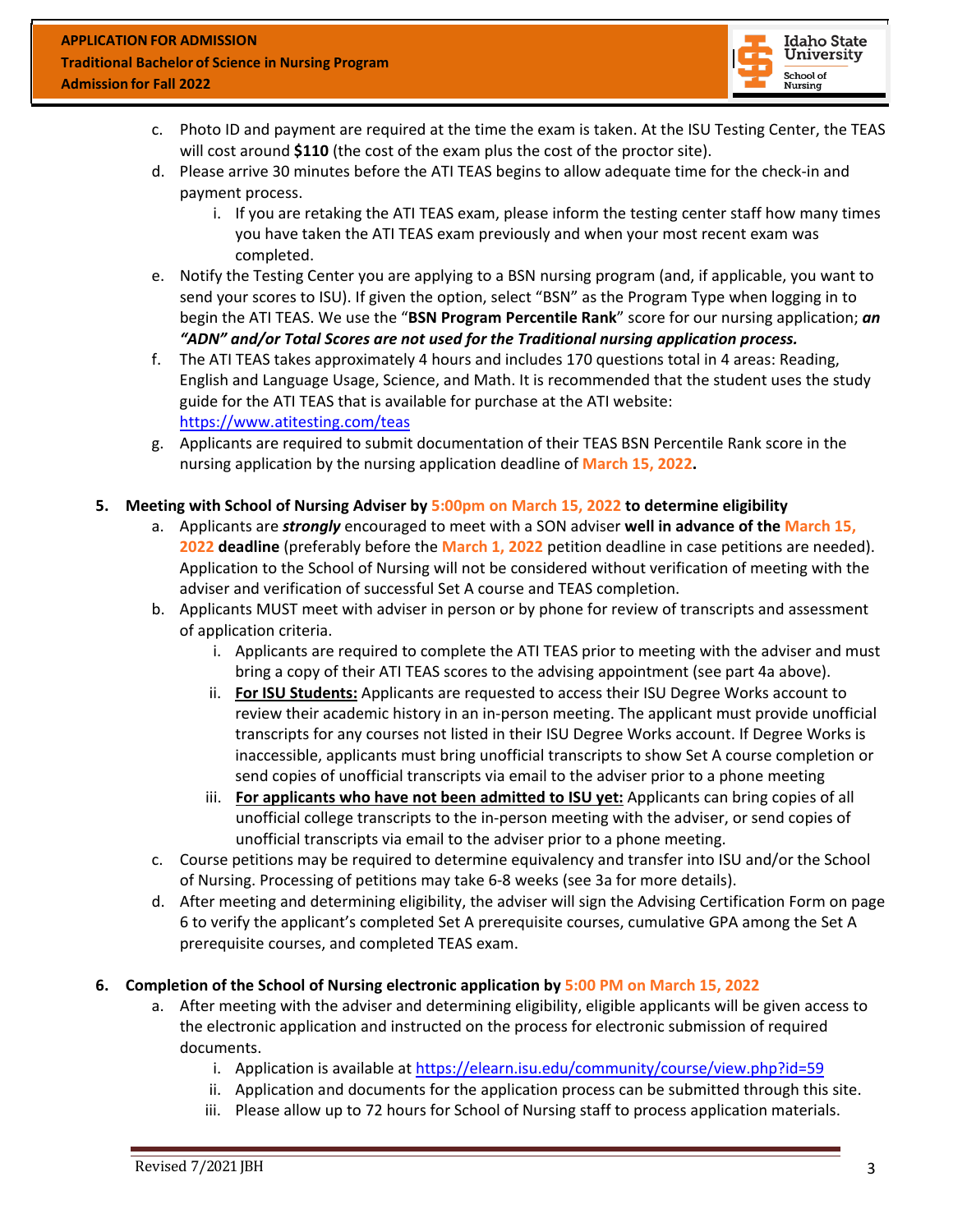

Students will be notified via email of any issues or errors with their submissions.

- b. Application Documents Include:
	- i. Advising Certification Form (Item 7 and Page 6)
	- ii. Applicant Information (Item 8)
	- iii. ISU Degree Works Print Out and/or Unofficial Transcripts (Item 9)
	- iv. Test of Essential Academic Skills (TEAS) Score (Item 4)
	- v. ROTC Verification (If applicable, see Item 8)
	- vi. Approved School of Nursing Course Petitions (if applicable, see Item 3)
	- vii. \$50 application fee (Item 10)
- c. Application and all supporting documents must be submitted by **5:00 pm March 15, 2022** to be considered for acceptance to the School of Nursing.
- d. Please ensure that your name matches on your application, the application fee, and the background check documentation. *If your name has changed, include any alternate names in your application.*

#### **7. Submission of Advising Certification Form (Page 6)**

a. The Advising Certification Form must be the first document submitted electronically as a part of the SON application. *The applicant will not be able to access the remaining online application items until the Advising Certification Form has been submitted by the applicant and processed by School of Nursing staff.*

#### **8. Applicant Information Page**

- a. Above the Transcripts link, there is a link with little orange and white bullhorn next to it. Please click on this link and fill out the questionnaire. You will not be able to access this link through Grades.
- b. Applicant Information asks for contact information, emergency contact information, optional demographic information, and degree information. When completing the questionnaire, please note the following:
	- i. Physical Addresses: Your Permanent Address is your home address you provided to Idaho State University and where you could be contacted throughout the entire program. Your Current Address is where you live at the time of application/while attending Idaho State University only if it is different than the Permanent Address. The School of Nursing rarely sends information via postal mail but accuracy with your addresses is important, especially for clinical placements.
	- ii. Email Addresses: Unless you only have an ISU email address, please list an alternate email address so we have a way to reach you in case of emergencies.
	- iii. ROTC Verification: If the applicant is a Reserve Officers' Training Corp (ROTC) student, verification must be included with the application materials in the electronic nursing application site. ROTC students should mark "Yes" in Applicant Information to have the ROTC Verification submission folder activated. Applicants not in ROTC should mark "No" and the submission will be marked "Not Applicable" in Grades.
- c. Applicants may be requested to re-do the questionnaire if critical information is deemed incorrect or missing.

#### **9. Submission of ISU Degree Works Account and/or Unofficial Transcripts**

- a. Unofficial copy of ISU Degree Works print out and/or unofficial transcripts with completed Set A prerequisite courses *visibly* **highlighted** must be submitted with the application to the School of Nursing.
	- i. Applicant must show original course numbers for all Set A courses. These will be listed in the ISU Degree Works account; if using unofficial transcripts, provide a transcript from each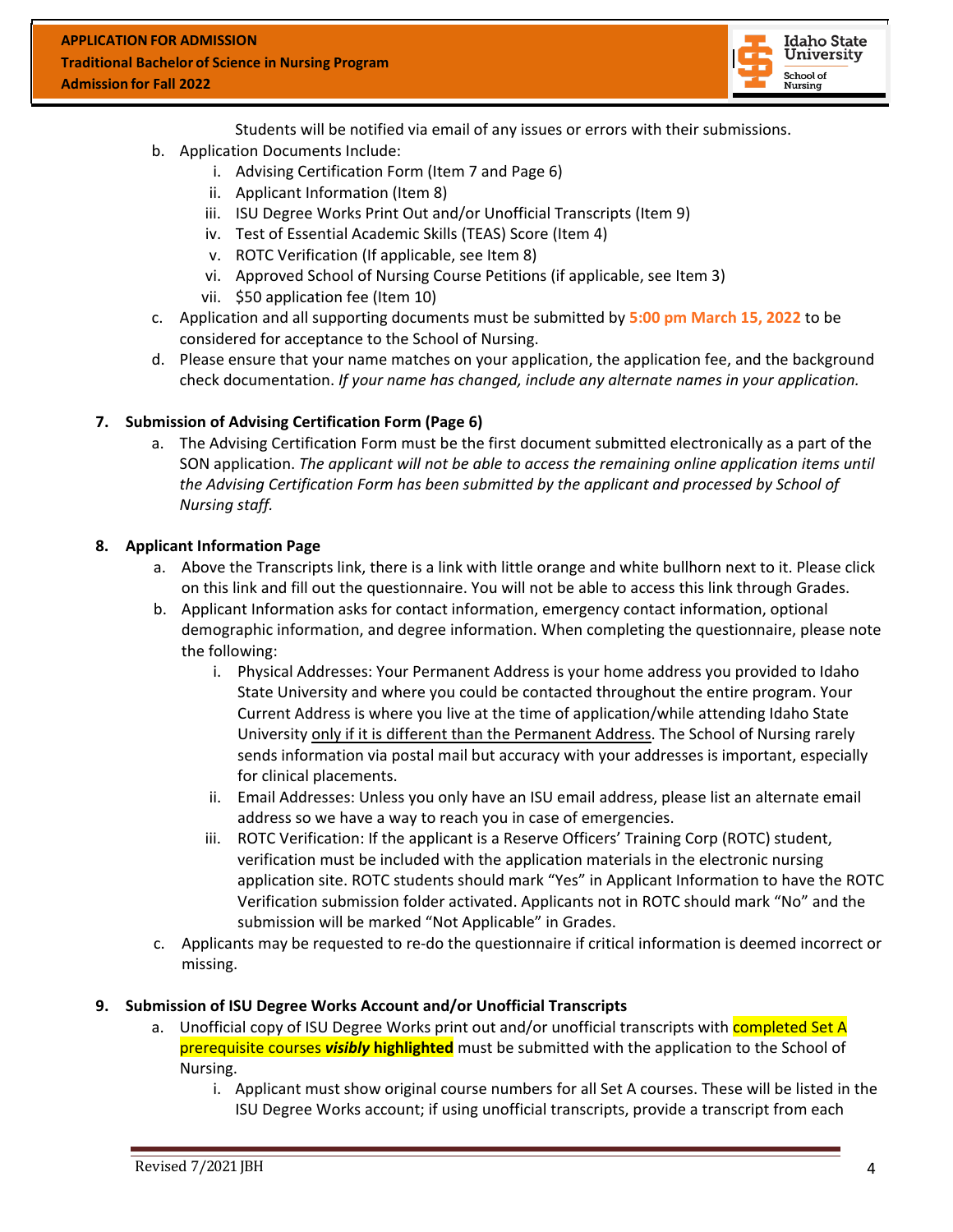

institution showing the original course number(s).

- ii. Applicant must provide unofficial transcripts for any courses not listed in their ISU Degree Works account.
- b. It is the responsibility of the applicant to make sure all official transcripts of courses taken at other colleges or universities (either by classroom, correspondence, or online) are on file with the ISU Admissions Office and/or ISU Registrar's Office at the time of nursing application submission. Course grades for all Set A prerequisite courses must be on the transcripts. If there is no record of the official transcripts on file with ISU by **March 15, 2022**, student will **NOT** be considered for admission to the School of Nursing.

#### **10. Submission of the School of Nursing \$50 application fee**

a. Submission of a non-refundable SON application fee of \$50.00. The application web-site includes a link for online payment. E-mail confirmation of fee payment is provided.

#### **11. Additional Information**

a. If accepted to the School of Nursing Undergraduate Traditional program, the student may be expected to travel 200 miles and spend the night as necessary for clinical experiences.

**The online application process must be completed and all documents submitted by 5:00 pm on March 15, 2022 to be considered for Fall 2022 admission.**

# **SELECTION CRITERIA**

Applicant ranking and selection is based upon 2 weighted criteria totaling **100 points.**

- 1. Prerequisite GPA the cumulative GPA among the Set A Prerequisite courses maximum of **65 points**.
- 2. Test of Essential Academic Skills (ATI TEAS) the BSN Program Percentile Rank score on the ATI TEAS (not the Total Score) – maximum of **35 points**.

# **ALTERNATE STATUS**

An alternate admission list is implemented when more applicants meeting the admission criteria have applied than there are available positions. If space becomes available to accommodate additional eligible applicants, the alternate list will be activated. **Alternate status is recognized only for the Spring 2022 application for Fall 2022 admission.**

Applicants who were not accepted to the program may reapply the next semester and will be reviewed for admission with the new group of applicants. Applicants are encouraged to talk with the nursing adviser for feedback on their application.